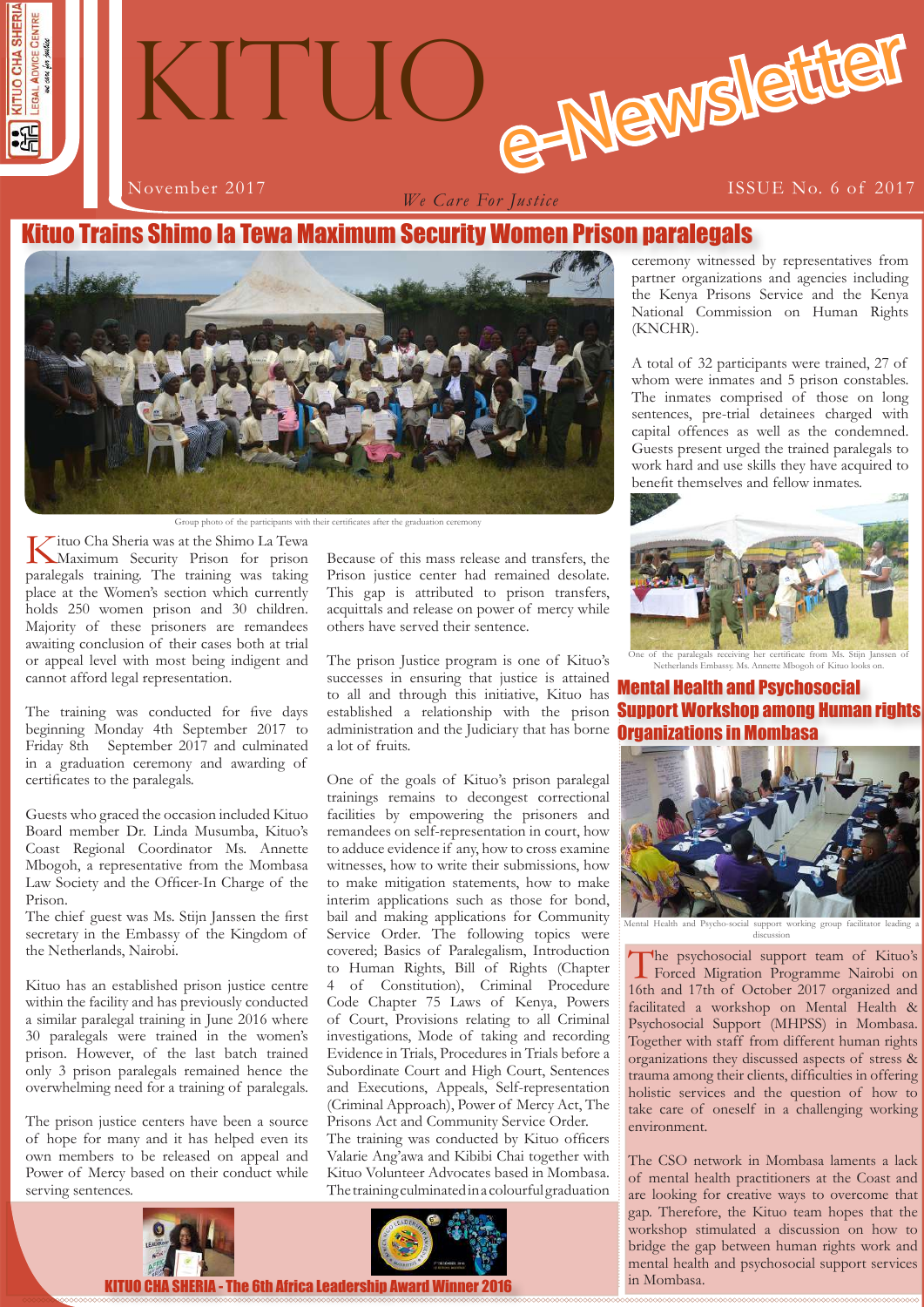

# **UO Implements Uchaguzi wa Usawa na Uwazi ahead** of the repeat Poll



programme Officer, facilitating Neighborhood Conversation forum with the Central Sub-County majority who bore the brunt of police actions in the post August 8 elections

Government.

among others.

Kituo Cha Sheria Mombasa office has implemented the third and final phase of Uchaguzi wa Amani, Usawa na Uwazi project focusing on managing the postelection pitfalls and conflicts that emanated after the 8th August 2017 General Elections.

The project that is supported by Swiss Embassy in Nairobi has been implemented in Kisumu and Kakamega Counties reaching over 317 participants through conducted 8 Neighbourhood conversations and 4 Video Screening activities.

Close to 4 Million persons were reached though Radio Talk shows that were carried out in local and national radio stations with the overall aim of promoting peaceful resolution of election disputes, coexistence and provision of civic and voter education for the repeat presidential poll.

The Neighbourhood Conversation

## Kituo attends the Habitat International Coalition Meeting



Kituo was represented at the Global Platform for the Right to the City members, friends and allies from all around the world, gathered in Nairobi to make a global call for the right to the city, and the universal opposition to forced evictions and displacements. Kituo as a member of the Habitat International Coalition (HIC) was represented at the meeting from the 9th-14th October, 2017 by legal Officer Allan Nyange in meetings that took place at the AAC Desmond Tutu Conference Centre in Nairobi. HIC's global struggles for social justice, gender equality, and environmental sustainability, and the defence, promotion and realization

of human rights related to housing and land in both rural and urban areas are reflected in the daily work of HIC Members in Africa.

fora provided a platform for ventilation of issues of concern in the society with members chatting on ways of ensuring peaceful coexistence of communities in the respective counties. The participants were also engaged on matters of accountability of their new elected leadership and the importance of engaging in the public participation processes especially in the County

Kituo brought on board different stakeholders including the IEBC to provide a brief explanation on their work as a way of engaging to improve on their services for the repeat presidential election, Ministry of Interior and Coordination of National Government officers to provide a brief on their strategies for improving cohesion between security organs and the community

Forced evictions are a gross violation of human rights. According to international standards and commitments, national and local governments are asked to take preventive measures; ensure sufficient protection; and guarantee that safeguards are taken prior, during and after evictions.

Forced evictions are a threat to a peaceful and decent life. Forced evictions cause terror and suffering for the most disadvantaged, with devastating consequences for children and women.

The HIC General Assembly, held on October 10, 2017 was attended by 51 participants from 36 organizations and 23 countries and was preceded by the regional event in Africa and the HIC Human Rights Habitat Observatory workshop held on 9th October 2017.

### Key Upcoming Activities Nov - Dec 2017

- 1. Makueni legal aid clinic and Volunteer advocate recruitment and caucus 14-17 November 2017.
- 2. End year legal aid clinic 28th November 2017
- 3. Access to justice and human rights radio talk shows -Turkana
- 4. 16 Days of Activism activities November 25th 10th Dec
- 5. Access to justice day event-Kakamega Prison
- 6. Kamiti, Langata and Kodiaga Prison paralegal refresher training
- 7. Community Paralegal training in Nairobi and Vihiga
- 8. International Human Rights Day; 16 Days of Activism Candlelit Dinner - Dec
- 9. Kituo Cha Sheria Annual General Meeting (AGM) Dec
- 10. Kituo end of year meeting- Dec 2017

# **O Conducts Peace Dialogue forums in** Kitale, Trans Nzoia County



One of the participants making his contribution during the peace dialogue forum that was held in Ki

Catholic Diocese hall<br>
Fituo Cha Sheria in collaboration with GIZ held peace Kituo Cha Sheria in collaboration with GIZ held peace dialogue forums on the 27th and 28th September 2017 at the Kitale Catholic Diocese hall.

On 27th September, the dialogue forum was between Internally Displaced Persons (IDPs) from Bonde Suwerwa camp and the host community from Bond area.

On 28th September, the dialogue forum was between Internally Displaced Persons (IDPs) from Gatatha and Camp Matonye and the (host) community from Tobo, Gatatha, and Salama.

Each of the dialogue forums had 55 participants and the discussion points centred on what are the challenges that strain the peaceful coexistence between the IDPs and the (host) community and the mitigating factors that can be instituted to correct the challenges straining peaceful coexistence between the IDPs and the (host) community.

The expected output from these dialogue forums included establishment of a platform where the IDPs and the (host) community are sensitized on the need to embrace peaceful mechanisms of solving their disputes and IDPs and the (host) community are encouraged to participate in the Alternative Justice Systems project.

The overriding challenge from both the two forums was the land problem where there exists a tussle between IDPs, (host) community and the government over land titles.

This activity is under the piloting programme of the Alternative Justice Systems (AJS) project implemented by Kituo Cha Sheria in collaboration with the GIZ organization.

The 'Uchaguzi wa Amani na Uwazi' campaign by Kituo continues in the counties of Kakamega and Kisumu with radio talk shows and Neighbourhood Conversation sessions taking place in various wards.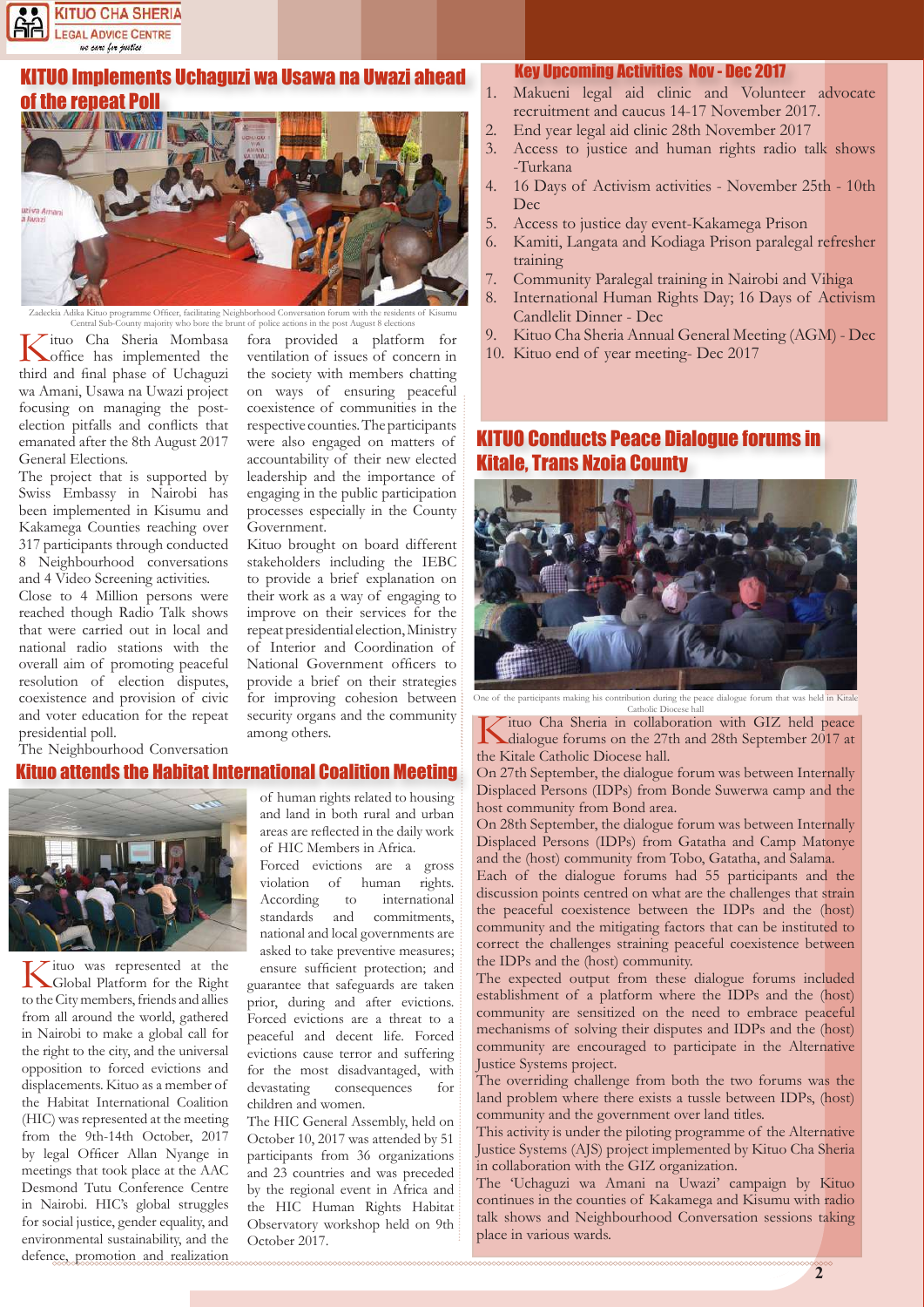## ALTERNATIVE JUSTICE SYSTEMS (AJS) PILOTING IN ENDEBESS



The AJS piloting team during a visit to one of the camps in Endebess

Since 2015, KITUO has been<br>leading conversations with the 317 survivors across the 13 regions throughout Kenya, of the 2007-2008 Post Election Violence with the aim of offering redress to crime against property ownership. The consultations were conducted with the support of 26 Community-based Organizations (CBO) who identified the respondents in their areas of operation. However, the conversations with the survivors and offenders of the Post Election Violence of 2007-2008 have pointed to the need of systems that is responsible to the quest for forgiveness, justice and reconciliation.

Kituo cha Sheria was in Endebess, Trans-Nzoia County in September 2017 to meet with the survivors and offenders while piloting AJS with a holistic approach.

Alternative Justice Systems are mechanisms of solving disputes or/ and conflicts between parties without recourse to the courts. The methods used in the AJS processes include mediation, negotiation and where ever possible reconciliation. Through AJS, the conflicting parties are brought together to dialogue and agree on

a voluntary basis in order to forge a way forward. The focus of AJS mechanisms is for now primarily on civil cases.

Endebess was one of the heavily affected areas by the 2007-2008 Post Election Violence. Ethnic squabbles between Bukusu, the majority and Sabaot, the minority, have led to increasing tensions and violence during post elections period, leading to deaths, destruction of property and a considerable number of IDPs. Areas affected by violence in Endebess division include Kwanza District,Koibe location, specifically Kimondo, Katatha and Salama.

The affected population in Endebess can be divided into two groups; the first group are the IDPs who are now settled in camps. Most of IDPs came from Salama, Katatha and to a less extent Endebess Schemes,Kimondo and Chapturagai. The second group is the host community, which originates from the Endebess area.

Implementing officers of the project included Barbara Weghofer- CPS Peace Building Advisor; Martha Ogutu- Legal Officer and Jack Odiwa as the Local Expert.

## Mr. Brian Kagoro visits Kamukunji Community Justice Centre



On 12th October, 2017 Kituo cha Sheria hosted Mr. Brian Kagoro at the Kamukunji Community Justice Centre. This marked day One of Mr. Kagoro's visit as he conducted a multicountry research on access to justice with a focus on paralegal organization. In Kamukunji, the community justice Centre

coordinator, Mr. Ezekiel Njenga welcomed the guests and introduced his team and gave a brief overview of the work done at the Centre including the challenges faced and successes achieved.

Day Two of the working tour sees Mr. Kagoro hosted for<br>stakeholder's conversation conversation at the Silver Springs Hotel,

Nairobi on 13th of October 2017 bringing together partner organizations working with paralegals in Kenya. Shareholders will share their perspectives on the operational environment for Civil Society Organization (CSOs), Legal Aid Organizations and the relevant laws and policies

KITUO commemorates Access to Justice day at Meru Main Prison



Male prisoners presenting a moot court skit/ debate session to showcase their learning and understanding of bail and bond, community service order, legal representation and other judicial procedures, as tutored by the prison paralegals

On Monday, 25th September, 2017 Kituo cha Sheria commemorated the Access to Justice Day at the Meru Main Prison in Meru County.

The day was celebrated to acknowledge the contributions of the prison paralegals as they play a big role in educating inmates about their legal rights to appeal for justice.

There were many activities organized by the prison inmates to celebrate the achievements of Kituo's paralegals at the prison justice centre. The day startedoff with a tree planting ceremony followed by a colorful cultural program of song, dance and poetry.

There was an enjoyable moot court skit/debate session presented by the male prisoners which showcased their learning and understanding of bail and bond, community service order, legal representation and other judicial procedures, as tutored by the prison paralegals.

The Meru Resident Magistrate Lucy Ambasi was the Chief Guest. Also present was Mr. Edwin Mulochi the Meru High Court Prosecutor, Officers from the Probation Office Mr. Nicholas Mugambi and Winrose Gaceri. Kituo Volunteer Advocates Victor Mutuerandu and Kaumbi Kioga were among other guests present.

Kituo Cha Sheria was represented by programme manager Faith Ochieng', Mandira Gupta, Samantha Oswago and Anthony Kinyua.

The Officer-in-Charge (OIC);

Meru Main Prison - ACP, Benson Mbogori and the Meru prison human rights officer, Mr. Joel Katorima welcomed the day's visitors with great warmth and happiness to a brilliant celebration of Access to Justice Day at the prison Justice Centre.

Guests visited the prisoners' workshops after the cultural show to appreciate their handiwork and also purchased a few items from there to boost the prisoners' selfconfidence and self-esteem. The Workshops were very impressive as there were professional trainers training the inmates on carpentry, carving and other skills.

The Meru prison justice center, launched on 10th August, 2016 together with other prison centers have contributed in a big way to the decongestion of prisons and at the same time made justice accessible to those who could not afford the services of an advocate.

Giving the keynote address, the Resident Magistrate Ms. Ambasi appreciated the work of the Paralegals and expressed her satisfaction in seeing prisoners being able to self-represent and access justice within the prison. The prison justice centre representative presented challenges faced by the inmates as well the major milestones achieved including successful appeals and the prisoners' right to vote.

Kituo Cha Sheria remains a constant friend of the poor and the marginalized helping them to access free legal aid to ultimately achieve justice.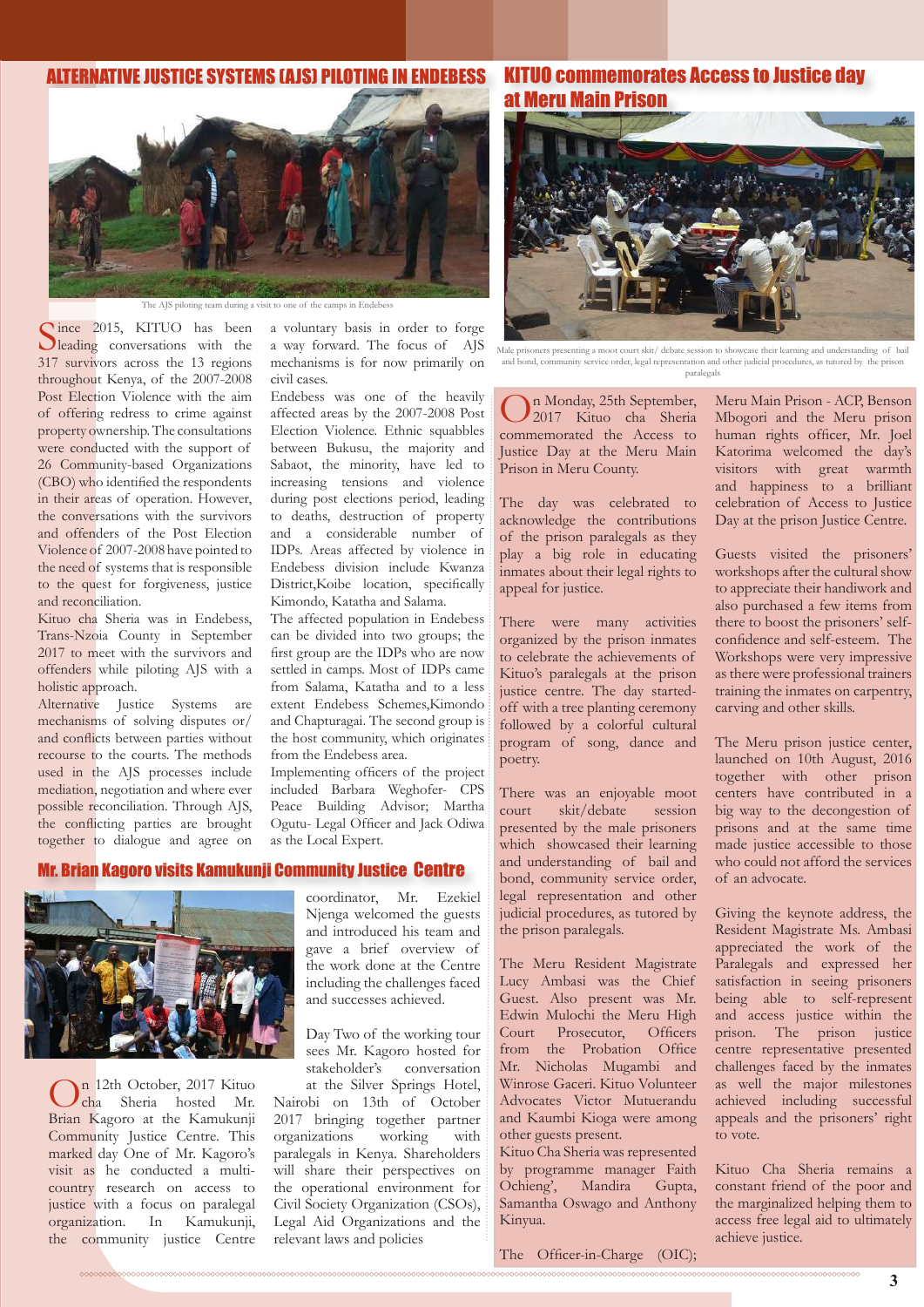

# KITUO and Other partners join the world in celebrating



a Nguli of Kituo Facilitating a workshop on Mental Health & Psychosocial Support (MHPSS) in Mombasa.

#### **Nairobi - Kayole**

The 10th of October 2017<br>marked this year's World<br>Mental Health Day. Kituo vear's World Day. cha Sheria's Forced Migration Programme (FMP) in collaboration with the Mental Health and Psycho-social support working group (MHPSWG) conducted celebrations in Kayole, Nairobi at the Kayole Social hall to commemorate this day.

The celebrations begun with a skit which articulated on the importance of counseling followed by interactive discussion about counseling and its importance, the signs and symptoms of depression and finally discussing on how to handle people suffering from depression as well as how to take care of oneself.

The World Mental Health Day is observed on 10 October every year, with the overall objective of raising awareness of mental health issues and mobilizing efforts in support of better mental health.

This year's theme is "Mental Health Matters, Joint efforts to end the stigma of Psychological suffering", the Mental Health and Psycho-social support working group comprising of ICAS Kenya, Refugee Consortium of Kenya, HIAS, UNHCR, CVT, Heshima Kenya, NCCK, Refuge point, DRC all pulled together and organized an activity that particularly focused on refugees and raising awareness among them on issues of counseling, depression, dealing with depression among family and friends and self-care.

According to the mental health foundation depression is now the leading cause of ill health and disability worldwide. Refugees are prone to depression because of the challenges they encounter premigration, during migration and

post migration. Consequently, the urban refugee Mental Health and Psychosocial Support working group felt it was important to raise awareness among the refugees.

#### **Nakuru**

Kituo joined the world to celebrate World Mental Health Day with activities at the Nakuru GK Prisons - Women's and Men's Prisons under the theme - Improving Mental Health through Access to Justice. Kituo teamed up with Psychiatric Disability Organization (PDO), a Nakuru based charity to provide free legal advice to inmates at the Nakuru Prisons. Legal challenges are a contributor to the psychological stress that inmates go through and Kituo advocates were at hand to offer free legal aid to the prisons community. Lack of awareness on their legal rights as remandees or prisoners could lead to poor outcomes of their court cases or make them unknowingly forfeit their human rights.The legal aid clinics therefore went a long way in enhancing the inmate's psychological well-being hence improving their confidence in court and ensure better outcomes for their cases. The activities involved Kituo officers, volunteer advocates, psychologists and officers from the probation office who all had a role to play in the day's success



Ind facilitators during the

# Mental Health and Psychosocial support joint staff well-being event



A group photo of the participants from agencies working in the Refugee sector

Kituo cha Sheria's Forced Migration Programme (FMP) in collaboration with the Urban refugee Mental Health and Psychosocial support working group organized and facilitated a one day event for agencies working in the refugees sector on 15th September, 2017 at Amnesty International offices in Nairobi.

Different facilitators including Catherine Mwaniki from UNHCR-Kenya presented on effects of the work officers in the field go through such

as vicarious traumatization, compassion fatigue and burn out. Other presentations covered stressors and risk factors in the working environment of refugee agencies and also included a panel discussion on organizational staffcare with ICAS, UNHCR, RAS and CVT.

Agencies participating in the event were the members of the MHPSS working group: CVT, Heshima Kenya, RAS, CVT, NCCK, MSF, RCK, UNHCR, Kituo, Refugee point, HIAS and the DRC

Kituo cha Sheria hosted Mr. Brian Kagoro for a 'ch reconnaissance



hoto of Mr. Brian Kagoro, Getrude Angote Kituo Executive Director and Kit meeting at the Silver Springs Hotel, Nairobi

 $\mu$  3th October, 2017<br>Kituo cha Sheria Sheria hosted Mr. Brian Kagoro, a renowned advocate from Zimbabwe for a breakfast meeting at the Silver Springs Hotel, Nairobi. The meeting brought together stakeholders from partner organizations working with paralegals to converse on the operational environment for Civil Society Organization (CSOs), Legal Aid Organizations and the

#### various laws and policies.

Participants included community paralegals, various CSOs, members of the donor community and representatives from the probation office and the Kenya Prisons Service. Mr. Kagoro purposely visited Kenya to conduct a multicountry research on access to justice with a focus on paralegal organization across Africa

**4**